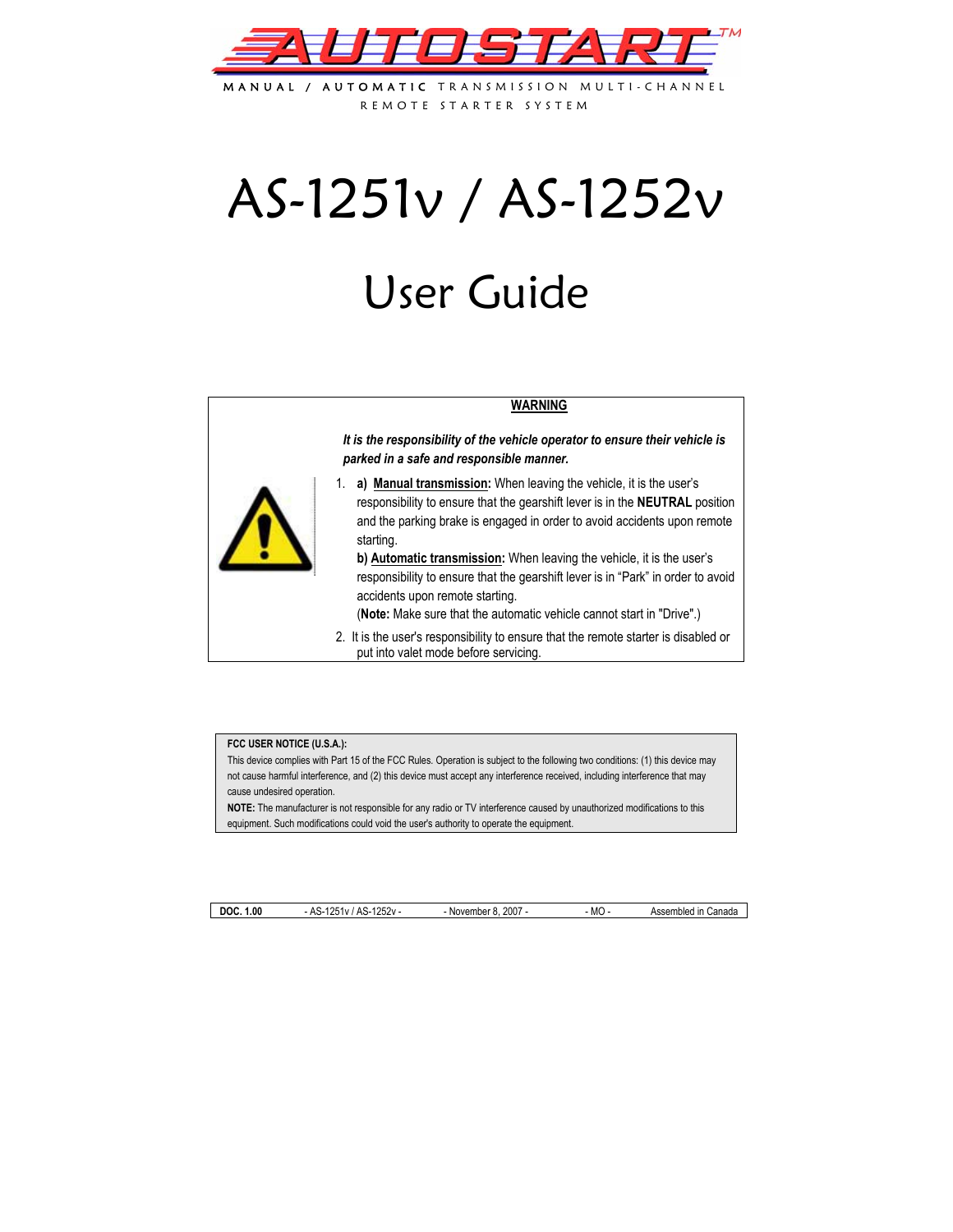# Table of contents

|                                          | <b>Advanced Features: Installation-programmable</b>    |  |
|------------------------------------------|--------------------------------------------------------|--|
| Windshield Wipers, Radio and Headlights2 |                                                        |  |
|                                          |                                                        |  |
| Setting Your Vehicle Into Ready Mode3    |                                                        |  |
|                                          |                                                        |  |
|                                          |                                                        |  |
|                                          |                                                        |  |
|                                          |                                                        |  |
|                                          | <b>Troubleshooting Poor Transmitting Range Issues7</b> |  |
|                                          | Diagnostics - Parking Light Flash Table  8             |  |
|                                          |                                                        |  |

### Introduction

This module is a state-of-the-art remote car starter system. With many advanced functions, this product will satisfy any one of the user's expectations from high-end commodity systems, without neglecting the standard features commonly offered by entry-level starters.

#### **Please note:**

Button Ι is for the **START** functions (by default). Button ΙΙ is for the **STOP** functions (by default). Buttons Ι & ΙΙ (together) is for the **TRUNK** release function. **The LED and the valet button are optional.** 

## Vehicle Presets

#### Heater and Heated Seat

When leaving the vehicle it is recommended to preset the accessory controls in preparation for the next remote start. Settings for the blower motor (fan), front and rear, as well as heated seats (if equipped) should not be left on **HIGH**. It is recommended to leave the settings on **LOW** or **MEDIUM** instead.

#### Windshield Wipers, Radio and Headlights

Certain vehicles energize the radio and / or windshield wipers and / or headlight circuits while running under remote start. When leaving the vehicle you must ensure that the windshield wiper and headlight switches are **OFF**. Leaving the headlight switch **ON** on certain types of vehicles could cause them to remain **ON** even after remote starter shut down, resulting in a dead battery.

.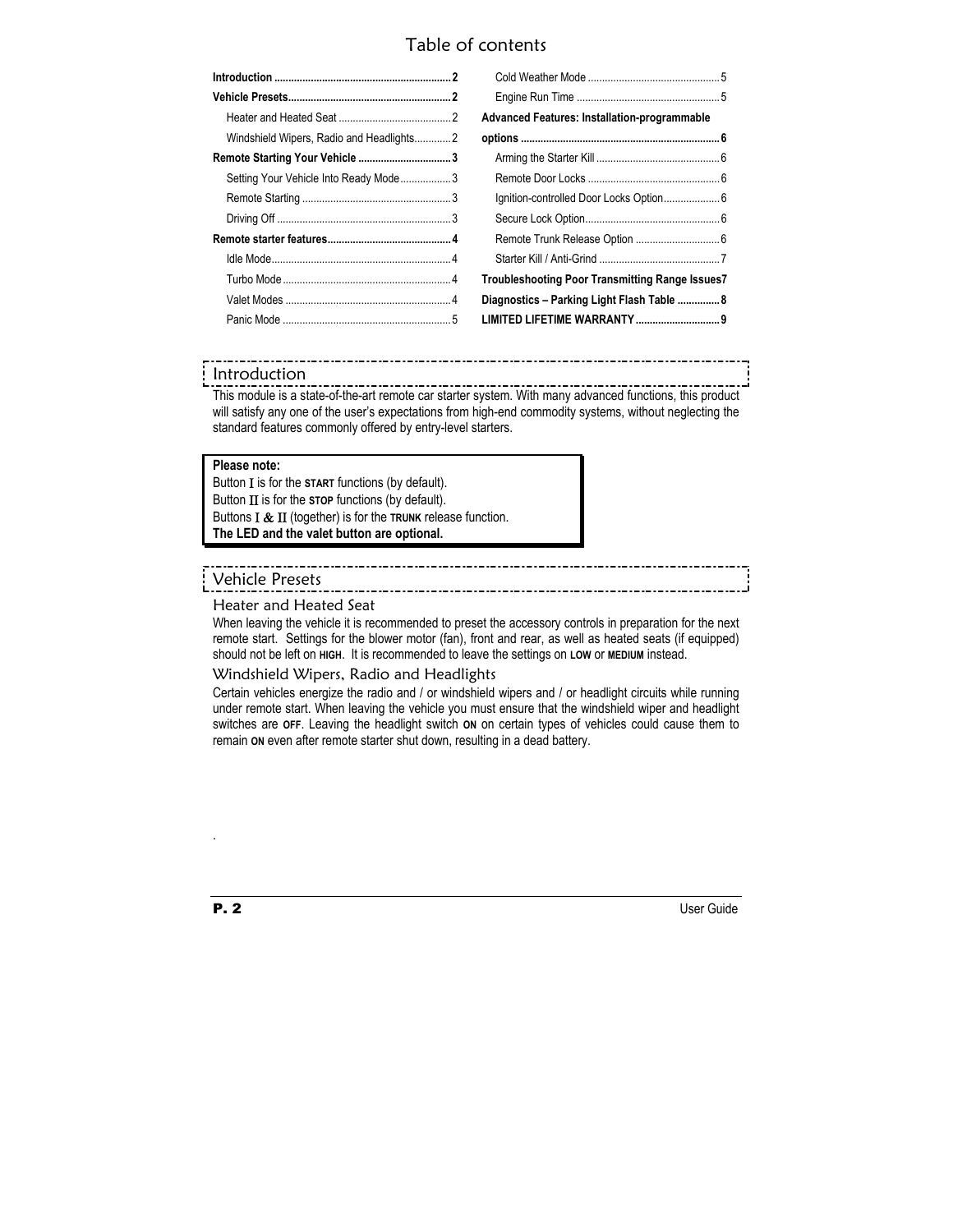Remote Starting Your Vehicle

If your vehicle has an **automatic transmission**, simply press the Ι button to remote start or the ΙΙ button to stop your vehicle. Please see "**Remote starting**" below.

**Warning:** If your vehicle has an automatic transmission and the parking lights flash 15 times after pressing the II button, please see your installer as programming will have to be modified.

#### Setting Your Vehicle Into Ready Mode

If your vehicle has a **manual transmission** you must read the following indications. In order to start the vehicle by remote, the unit must first be set to Ready Mode. If the unit is not set to Ready Mode, it cannot remote start the vehicle.

**Please note that Ready Mode can be enabled by the remote or the handbrake, depending on the option that was selected by your installer. Therefore, you must follow the appropriate procedure between the two described below in order to set your vehicle into Ready Mode.** 

Once the system is set to Ready Mode, the vehicle can be remote started and stopped at any time. The system will exit Ready Mode if a door, the hood or the trunk is opened, if the brake pedal is pressed, if the parking brake is disengaged or if the ignition key is turned to the **IGNITION ON (RUN)** position.

#### **To set the system to Ready Mode:**

|    | If Ready Mode is enabled by remote                                                                                                                                  | If Ready Mode is enabled by handbrake                                                                                                                                                                                                   |  |
|----|---------------------------------------------------------------------------------------------------------------------------------------------------------------------|-----------------------------------------------------------------------------------------------------------------------------------------------------------------------------------------------------------------------------------------|--|
| 1. | Ensure that all the doors, hood and trunk are closed. Make sure that the gear selector is in the neutral<br>position.                                               |                                                                                                                                                                                                                                         |  |
| 2. | With the engine already running, apply the<br>parking brake once and release the brake<br>pedal.<br>Make sure to release the brake pedal.                           | 2.<br>With the engine already running, apply the<br>parking brake twice and release the brake<br>pedal.<br>Make sure to release the brake pedal.<br>The parking lights will flash 3 times<br>quickly and remain lit.<br>Skip to step 4. |  |
| 3. | Within 20 sec. of engaging the parking brake,<br>press and hold $I$ or $II$ on the transmitter.<br>The parking lights will flash 3 times<br>quickly and remain lit. |                                                                                                                                                                                                                                         |  |
| 4. | Remove the key: the engine will continue running.                                                                                                                   |                                                                                                                                                                                                                                         |  |
| 5. | Exit the vehicle and close all doors, hood and trunk.                                                                                                               |                                                                                                                                                                                                                                         |  |
| 6. | Press for approx. 1 second either button: $\mathbf I$ or $\mathbf \Pi$ .                                                                                            |                                                                                                                                                                                                                                         |  |

#### Remote Starting

Press the Ι button for approx. 1 second. The parking lights will come **ON** and the transmitter will beep once to inform you that the remote starter has received your signal. Approximately 5 seconds later, the engine will start. The transmitter will beep 3 times and the parking lights will remain on during the preprogrammed run time of the engine.

If the vehicle does not start at the first attempt, the system will shut down. If your vehicle is equipped with an automatic transmission, there will be 3 start attempts before the system gives up.

#### Driving Off

With the vehicle running under remote start, press the button I to disarm the security system (if button Ι is programmed as **LOCK** or **UNLOCK** button). Enter the vehicle and do the following:

- 1. Turn the ignition key to the **IGNITION ON (RUN)** position. (**Do not turn the key** to the **CRANK** position while the engine is running. This will cause the starter motor to re-engage.)
- 2. Press the brake pedal to disengage the remote starter unit.

You are now ready to drive off.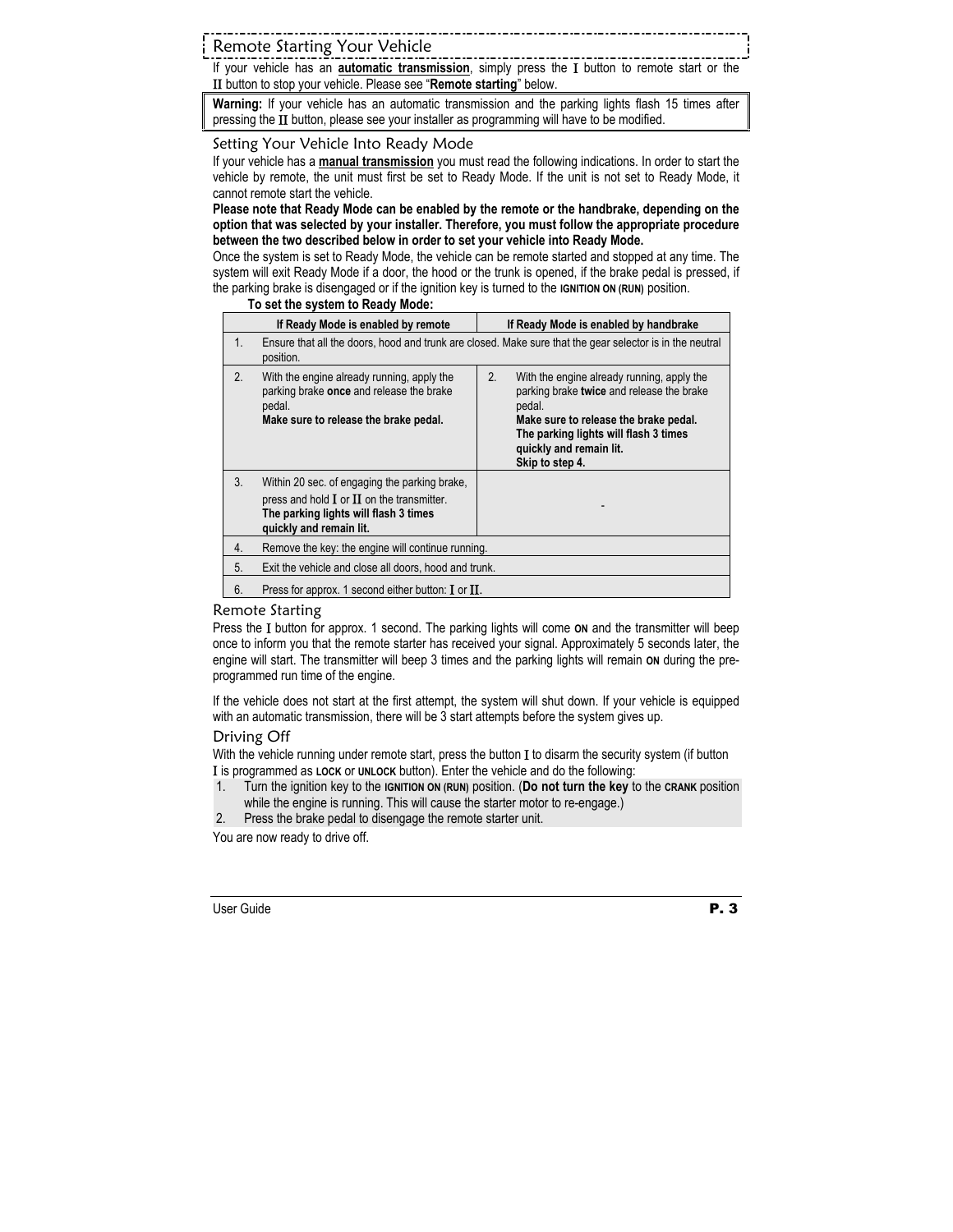## Remote starter features

#### Idle Mode

**Convenience feature:** Idle Mode allows you to keep the engine running and the doors locked while you stop, for example, at a convenience store or for a short delivery.

This feature allows you to let the remote starter take control of the vehicle (i.e. no Key in the Ignition Switch) while the engine is running.

#### **To leave the vehicle in Idle Mode if your vehicle has an automatic transmission:**

- 1. While the engine is running, make sure to release the brake pedal and press the  $\mathbf{II}$  button on the remote control until the parking lights come on or you hear a series of clicks.
- 2. Remove the key and exit the vehicle. The engine will continue running.

The engine will continue running until the user re-enters the vehicle or until the expiration of the Engine Run Time.

If your vehicle has a **manual transmission**, Idle Mode can be activated through the same routine as that used for Ready Mode; for the last step, the buttons  $I & II$  are pressed together.

If the pre-programmed run time expires or if the user shuts down the engine by remote control, the vehicle will be in Ready Mode.

**Caution!!!** Do not leave children or pets unattended in a vehicle running in Idle Mode.

#### Turbo Mode

If Turbo Mode is configured at installation, it will allow a turbocharger to idle down after the user leaves the vehicle (the unit will take over the vehicle and keep it running for 60 seconds or until it is shut down by remote control). The vehicle will remain in Ready Mode.

#### **If your vehicle has an automatic transmission, proceed as follows to set the system in Turbo Mode:**

- 1. With the engine running, make sure to release the brake pedal and press the buttons  $I & II$ on the transmitter until the parking lights come **ON** or you hear a series of clicks.
- 2. Remove the key from the ignition switch. **The engine will continue running.**
- 3. Exit the vehicle and close all doors, hood and trunk.
- 4. **Press the** buttons Ι & ΙΙ **to lock the doors (the engine will shut down after 60 seconds).**

**Note:** If your vehicle has a **manual transmission**, Turbo Mode can be activated only if button Ι is programmed as **LOCK** or **UNLOCK** button. Turbo Mode is activated through the same routine as that used for Ready Mode; at the last step, the button I is pressed.

#### Valet Modes

When your vehicle is in Valet Mode, the remote starter function is disabled. If the vehicle needs to be serviced, or if you park it indoors, the Valet Mode will prevent the engine from being remote started accidentally.

#### Ignition Valet

This feature will allow you to put your system into valet mode by using the ignition key instead of the valet button (as below). Ignition valet can be used without a valet button installed.

#### **To put the system** *into* **valet mode:**

Insert the key into the ignition switch. Turn the ignition on then **OFF** 5 times in 10 seconds. (**Note: ON** is the position before crank.) The parking lights will flash three times to indicate that the system is now in valet mode. The LED will turn **ON** solid.

#### **To take the system** *out of* **valet mode:**

• Insert the key into the ignition switch. Turn the ignition **ON** then **OFF** 5 times in 10 seconds. (**Note: ON** is the position before crank.) The parking lights will flash twice to indicate that the system is now out of valet mode.

The LED will go out or start to flash.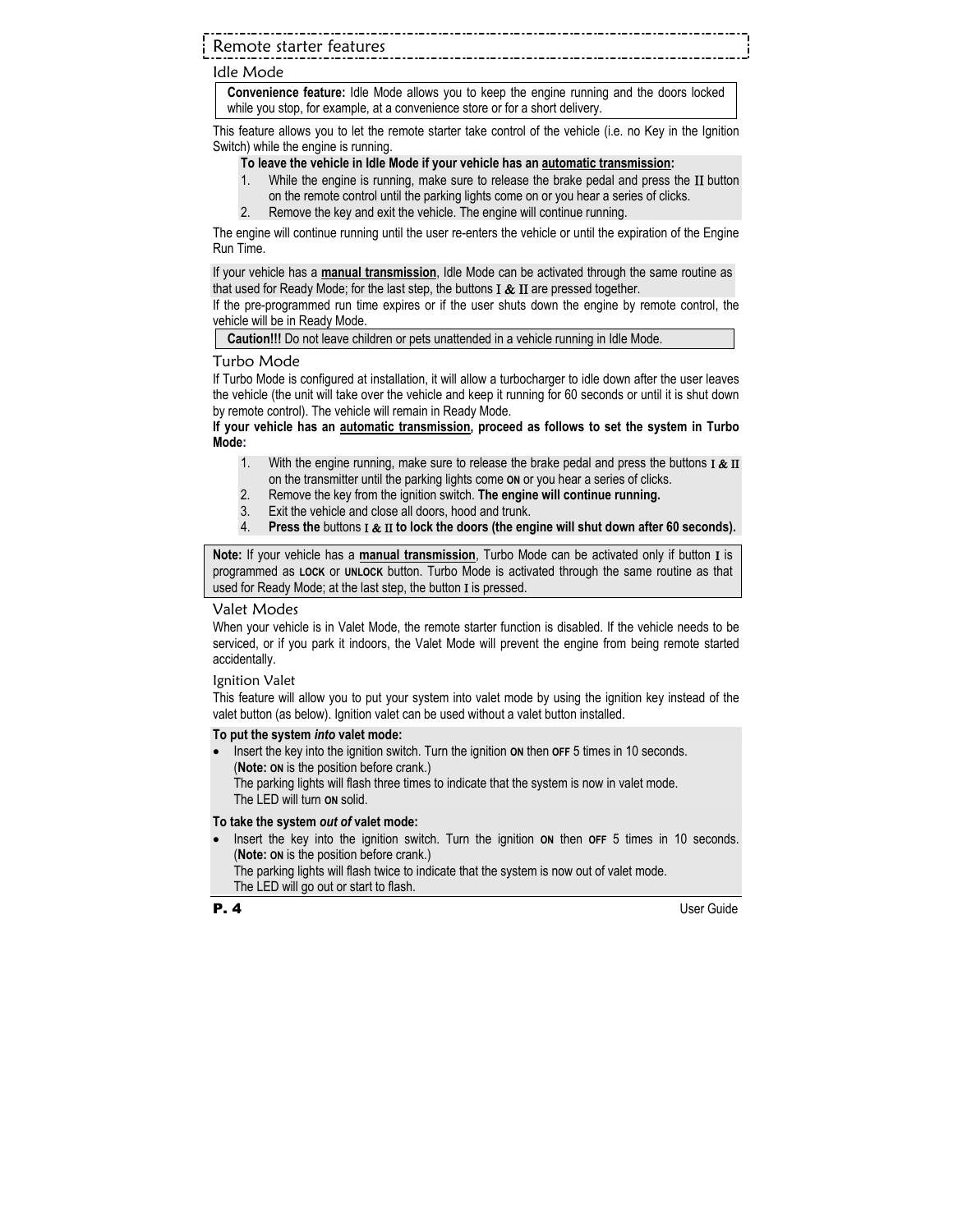#### Valet Mode using the Valet Button (If installed)

#### **To put the system** *into* **valet mode:**

- 1. Turn the key to the **IGNITION ON (RUN)** position.
- 2. Within 3 sec., press the valet button for 1 second.

#### **The parking lights will flash three times to indicate that the vehicle is now in valet mode.**  3. Turn the key to the **OFF** position.

**The LED on the antenna will come ON solid.** 

#### **To take the system** *out of* **valet mode:**

- 1. Turn the key to the **IGNITION ON (RUN)** position.
- 2. Within 3 sec., press the valet button for 1 second (the LED will turn **OFF** or start to flash). **The parking lights will flash twice to indicate that the vehicle is now out of valet mode. The LED will go out or start to flash.**

The Valet button can only be used if the vehicle keys are in the **IGNITION ON (RUN)** position.

#### Panic Mode

**Note:** Panic mode can only be activated if the horn option has been adequately installed and programmed by your installer. Button Ι has to be programmed as **LOCK** and **UNLOCK**.

In an emergency situation, you can activate panic mode using the I button. This will:

• shut down the engine

- disarm the Starter Kill and
- unlock or lock the doors (with the **I** button)
- activate the horn for 25 sec.

**Note:** See the description of the starter kill option later in this Guide.

#### **To activate panic mode:**

- Press and hold the I button until the horn honk starts and the parking lights flash: this will unlock the doors before the sound signal starts.
- **Or** press and hold the Ι button until the horn honk starts and the parking lights flash: this will lock the doors before the sound signal starts.

Panic Mode will automatically shut down after 25 sec.

**Note:** To stop panic mode before the end of its delay, press the Ι button until the sound signal stops.

#### Cold Weather Mode

If your vehicle has a manual transmission, Ready mode should be set before entering Cold Weather mode. When cold weather mode is active, the engine starts every 2 hours and runs for 3 minutes (or 8 or 20 minutes with diesel engines). Cold weather mode automatically ends after 24 hours (or 12 starts).

#### **To** *enter* **Cold Weather Mode:**

- Press the II button for 3 seconds.
- There will be two (2) beeps and the parking lights will flash three (3) times.

• **Note:** You can enter Cold Weather mode the same way on a manual vehicle, as long as the unit is in Ready mode first.

#### **To** *exit* **Cold Weather Mode, do any one of the following actions:**

- Open the hood.
- Start the engine by remote.
- Start the engine with the key.

• Press the II button for three seconds. (There will be one (1) beep and the parking lights will flash once.)

#### Engine Run Time

If you have a gas engine, your remote starter can be programmed to run the engine for 3, 15, or 25 minutes (15 minutes by default). If you have a diesel engine, the remote starter can be programmed to run the engine for 8, 20, or 30 minutes (20 minutes default).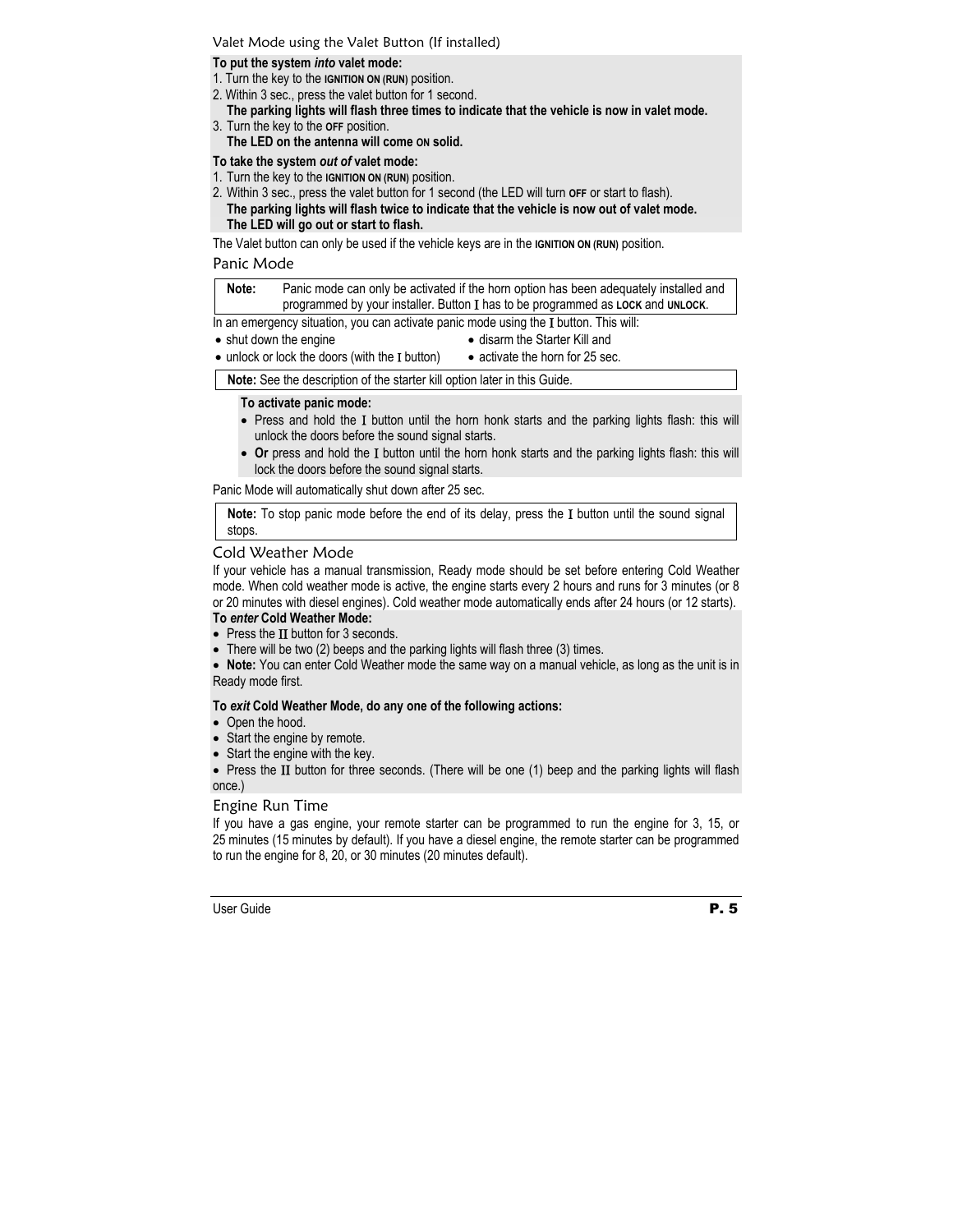# Advanced Features: Installation-programmable options

**Note:** The programming of these features should be left to a professional. Changing any one of the settings may adversely affect the operation of the module.

#### Arming the Starter Kill

**Note:** It can only be activated if button Ι is programmed as **LOCK** or **UNLOCK** button.

If installed, the Starter Kill can be programmed to arm in Active Mode (will not arm automatically) or in Passive Mode (will arm automatically).

- To **disarm** the Starter Kill in Active or Passive Mode, press the Ι button on the transmitter. The parking lights will flash twice. (If Remote Door Locks were installed, this will also unlock the doors.) In Passive Mode, the system will automatically rearm 1 or 3 minutes after the doors were unlocked.
- To **arm** the Starter Kill in Active or Passive Mode, press the Ι button on the transmitter. The parking lights will flash once. (If Remote Door Locks were installed, this will also lock the doors). In Passive Mode, the system will automatically arm 1 or 3 minutes after the engine is shut down.

#### Remote Door Locks

**Note:** It can only be activated if button Ι is programmed as **LOCK** or **UNLOCK** button.

If your system was installed with the Remote Door Locks option, you will have the convenience of remote keyless entry.

#### **To** *lock* **your doors and** *arm* **the starter kill (if installed):**

- 1. Press and hold the Ι button for approx. 1 sec.
- 2. The parking lights will flash once to confirm that the doors have been locked and that the Starter Kill feature is enabled if it was installed.

#### **To** *unlock* **your doors and** *disarm* **the starter kill:**

- 1. Press and hold the Ι button for approx. 1 sec.
- 2. The parking lights will flash twice and the LED. will go out to confirm that the doors have been unlocked and that the Starter Kill feature is disarmed if it was installed.

**Note:** If installed and configured in passive mode at installation, the starter kill feature will rearm automatically 60 seconds after the doors are unlocked. For that reason, you may have to unlock your doors a second time if some time elapses before you actually start the engine.

#### Ignition-controlled Door Locks Option

This is an added security feature. If your remote starter was installed with the ignition-controlled door locks option, the doors will automatically lock as soon as the key is turned to the **IGNITION ON (RUN)** position while the brakes are pressed. The remote car starter will also lock any door that was unlocked and opened (then closed) the next time the break pedal is pressed. When the key is turned to the **OFF** position, the doors will automatically unlock.

#### Secure Lock Option

(Only for certain vehicles.) Before it can remote start your vehicle, the remote starter must first disarm the factory security system. The secure lock feature may be required on certain vehicle models with factory security systems that automatically unlock the doors when the security system is disarmed.

To keep your vehicle protected when the factory security system is disarmed for a remote start, secure lock will relock your doors as soon as the vehicle has started. Once the engine run cycle ends, secure lock will rearm your factory security system.

#### Remote Trunk Release Option

If your system was installed with the Remote Trunk Release, you can open your trunk by pressing the Ι & ΙΙ buttons (simultaneously) on the remote transmitter. Vehicles must have an electric trunk switch or a remote trunk button on the vehicle's OEM Transmitter for this option to be compatible with the module.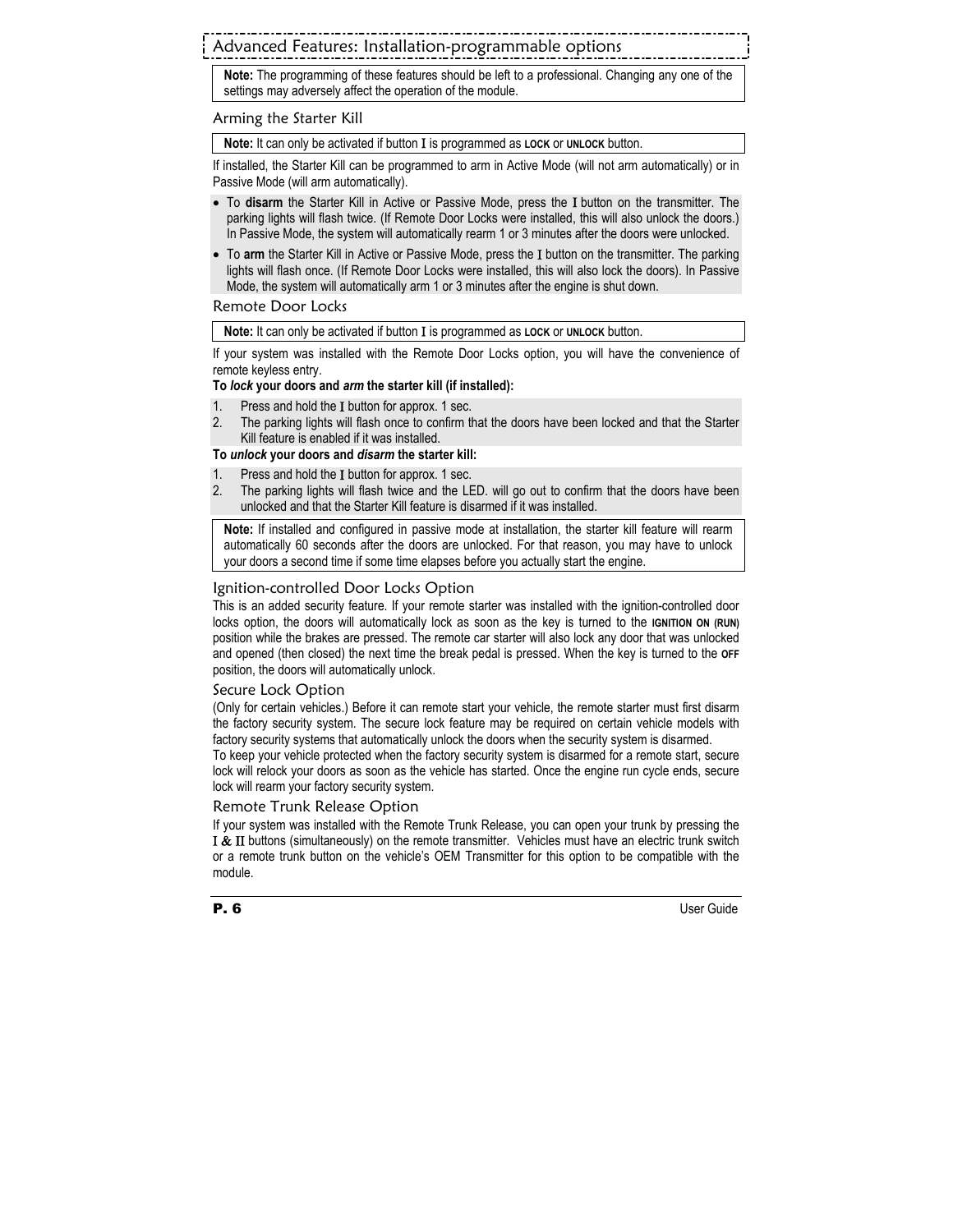### Starter Kill / Anti-Grind

This added security feature will immobilize your vehicle when the system is armed (locked). If your module was installed with the Starter Kill option, you will not be able to start your vehicle with the key unless the system has been disarmed first (unlocked).

The Starter Kill option can be programmed to be **ACTIVE** (will not arm automatically) or **PASSIVE** (will arm automatically). In **PASSIVE** Mode, your installer can program it to arm automatically in 1 minute.

Once the vehicle has been remote started, the Anti-Grind feature prevents the starter motor from reengaging if the ignition key is accidentally turned to the **CRANK** position.

**Note:** Automobile insurance companies sometimes offer a rebate for vehicles with a passive starter kill device.

# Troubleshooting Poor Transmitting Range Issues

Many factors may affect the operating range of the transmitter. Some of these are:

- The condition of the battery in the transmitter.
- The operating environment (for example: downtown radio-frequency noise, airports, cellular phone towers…)
- Metal: any type of metal will affect operating range. This includes the vehicle itself.
- The shape of the vehicle can affect range as well (vans in general have less range).
- The shape of the roof and A-pillars brings about considerable radio-frequency deflection (in this case the signal from the remote control). As a result, the direction in which the vehicle is facing in relation to the remote control can affect the range. Straight on (standing in front of the vehicle) generally gives you the greatest range; the second best performance is from the back. Using the remote control from either side of the vehicle will usually give the lowest range.
- The range will be significantly lower in a crowded parking lot than in open space.
- Always hold the transmitter high, approximately at shoulder height.
- The operating range will be somewhat lower on vehicles equipped with an aftermarket or factory alarm.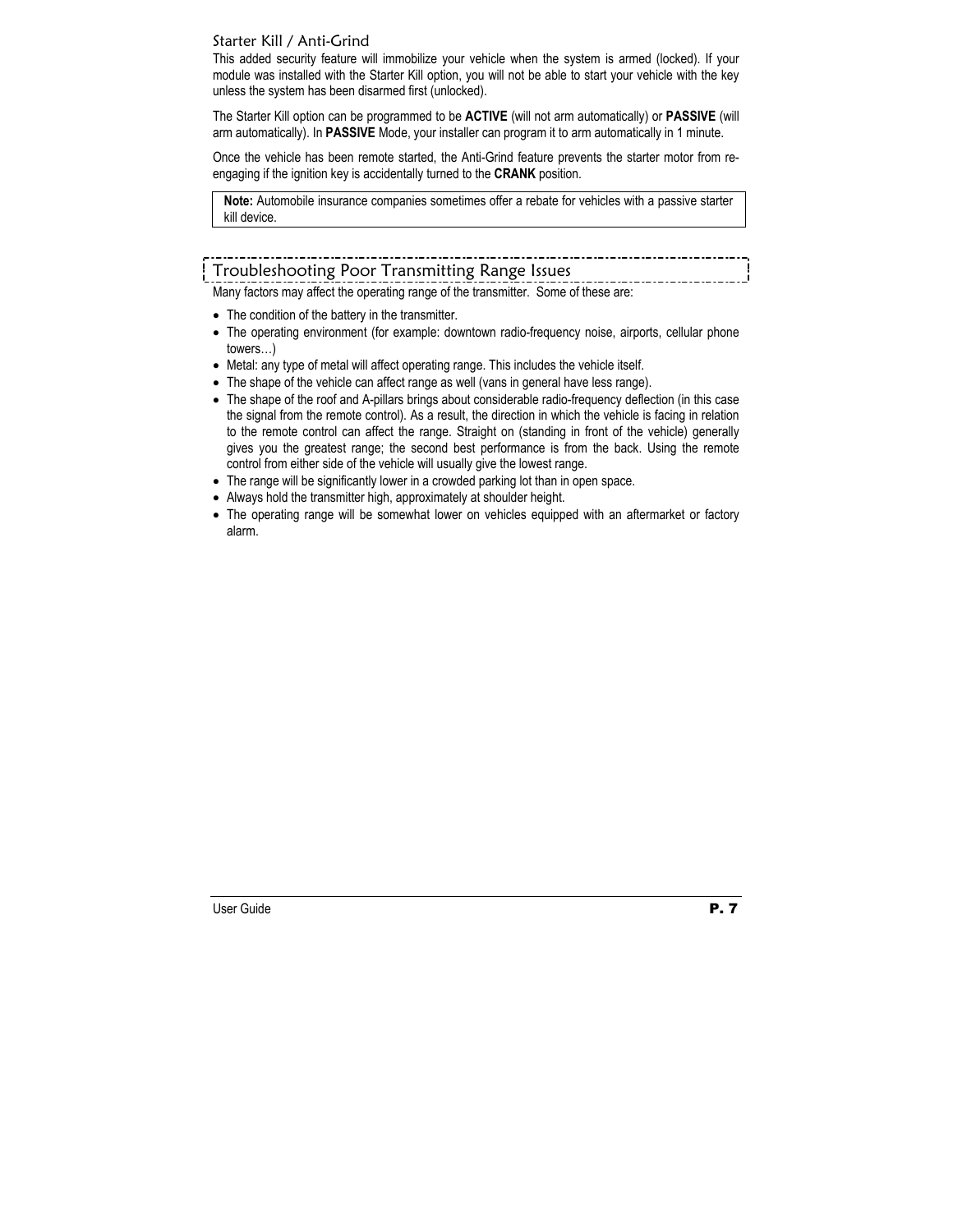# Diagnostics – Parking Light Flash Table

| <b>Flashes</b>                                   | <b>Description</b>                                                                                                                                                                                                                          |                                                                                                                |
|--------------------------------------------------|---------------------------------------------------------------------------------------------------------------------------------------------------------------------------------------------------------------------------------------------|----------------------------------------------------------------------------------------------------------------|
| 1                                                | Doors locked, starter kill armed<br>٠<br>Run time has expired<br>$\bullet$<br>$I$ & $II$ buttons pressed<br>Start signal received by the module<br>Cold weather mode cancelled<br>$\bullet$                                                 |                                                                                                                |
| 2 slow flashes<br>followed by 8 quick<br>flashes | Reset from manual to automatic                                                                                                                                                                                                              |                                                                                                                |
| $\overline{2}$                                   | Doors unlocked, starter kill disarmed<br>Remote start attempt cancelled by<br>remote<br>Exiting ignition valet                                                                                                                              | Power-up reset<br>Board set from manual to automatic; power<br>ON<br>Power ON to OFF (automatic transmission). |
| 3                                                | Entering and exiting ready mode.                                                                                                                                                                                                            | Entering ignition valet<br>٠                                                                                   |
| 4                                                | +12 V detected on the brake input wire either while cranking or during run time<br>Entering multi-speed tach programming<br>$\bullet$<br>Board set from automatic to manual; power ON<br>Power ON to OFF (manual transmission)<br>$\bullet$ |                                                                                                                |
| 5 Fast                                           | Tach signal programmed<br>٠<br>New transmitter programmed<br>$\bullet$                                                                                                                                                                      |                                                                                                                |
| 6                                                | A remote start was attempted while a tach-before-crank signal was detected before cranking<br>٠                                                                                                                                             |                                                                                                                |
| 8                                                | Unit reset<br>٠                                                                                                                                                                                                                             |                                                                                                                |
| 10                                               | A ground (-) signal was detected on the hood pin input wire when attempting to remote start or<br>٠<br>during run time                                                                                                                      |                                                                                                                |
| When pressing $\Pi$<br>15 quick flashes          | The parking brake is connected to ground (automatic transmission)<br>$\bullet$                                                                                                                                                              |                                                                                                                |
| $1 - pause - 2$                                  | There was a remote start attempt while the vehicle was in valet mode<br>$\bullet$<br>Failed start: vehicle's low battery voltage<br>$\bullet$                                                                                               |                                                                                                                |
| ON SOLID for 3                                   | followed by 1 flash                                                                                                                                                                                                                         | Exiting cold weather mode                                                                                      |
| seconds                                          | followed by 3 flashes                                                                                                                                                                                                                       | Entering cold weather mode                                                                                     |
| <b>ON continuously</b>                           | Idle mode: Idle mode is engaged<br><b>Run time:</b> The vehicle has been remote started and is in run time                                                                                                                                  |                                                                                                                |
| ON 2 seconds                                     | • The hood has been opened and a ground (-) signal has been detected on the hood pin input wire                                                                                                                                             |                                                                                                                |
| ON 4 seconds                                     | Locking or unlocking a door (with door pulses configured to 4 sec.)<br>$\bullet$                                                                                                                                                            |                                                                                                                |
| ON 20 seconds                                    | The hood pin has been flashed and you now have access to the programming options<br>$\bullet$                                                                                                                                               |                                                                                                                |
| <b>Constantly flashing</b><br>up to 25 sec.      | Panic mode is triggered<br>$\bullet$                                                                                                                                                                                                        |                                                                                                                |

. . . . . . . . .

. . . . . . . . . . . .

i